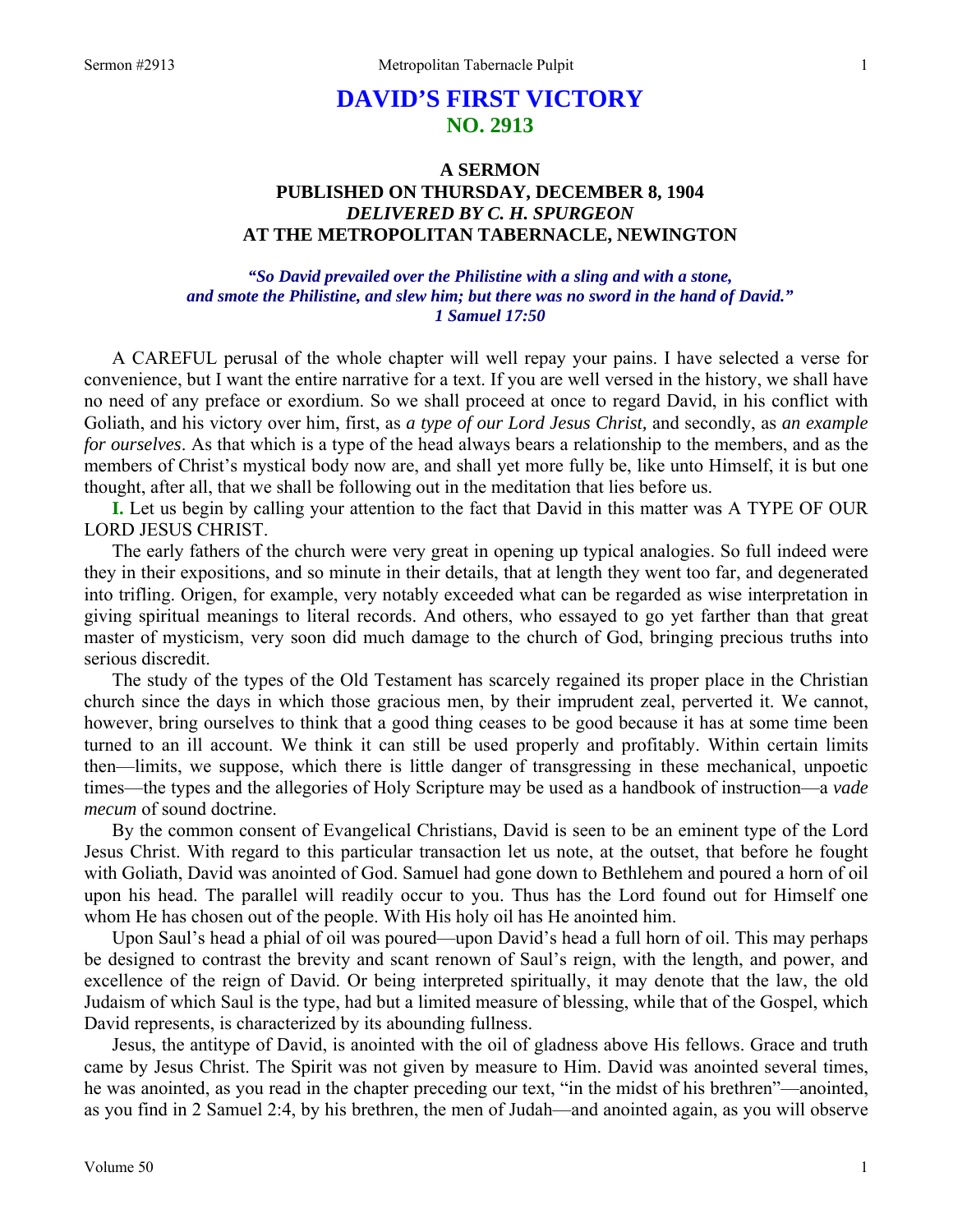in 2 Samuel 5:3, by all the elders of Israel. We will not go into that now, but it will suffice us to note that so our Lord was anointed of God, is anointed of His saints, and shall be anointed of the whole church.

The Spirit of the Lord was upon Him, and it was in the power of that Spirit with which He was anointed of the Father, that He went forth to fight the great battles of His church. At His baptism, coming up out of the Jordan, He was anointed by the Spirit as it rested upon Him, descending out of heaven like a dove, and straightway He went, as He was driven, into the wilderness, and held that notable forty-days' conflict with the arch-fiend, the great adversary of souls. His battles were in the spirit and power of the Highest, for the might and majesty of the Eternal Spirit rested upon Him.

See how the correspondence goes on. Our Lord was sent by His Father to His brethren. As David was sent by Jesse to his brethren with suitable presents and comfortable words, in order to commune with them, even so in the fullness of time was our Lord commissioned to visit His brethren. He remained concealed for a while in the house of His reputed father, but afterwards He came forth, and was distinctly recognized as the sent One of God, bearing countless gifts in His hands, coming on an embassage of mercy and of love from God to those whom He was not ashamed to call His brethren.

We have read how David was treated. His brethren did not receive him lovingly. They answered his unaffected kindness with unprovoked rudeness, bitter things did they lay to his charge. How truly does this answer to the manner in which our Lord, the Son of David, was abused. He came unto His own, and His own received Him not. Though He came to them with words of tenderness, they replied to Him with words of scorn. For His blessings they gave Him curses, for the bread of heaven they gave Him stones, and for the benedictions of heaven they gave Him the spite of earth, the maledictions of hell!

Never was a brother, "the firstborn among many brethren," so ill-used by the rest of the household. Surely that parable of the wicked husbandmen was fulfilled toward Him. We know it is written that the owner of the vineyard said, "They will reverence my son," but contrariwise, they said, "This is the heir; come, let us kill him, and the inheritance shall be ours."

Jesus was roughly handled by His brethren, whom He came to bless. David, you will remember, answered his brethren with great gentleness. He did not return railing for railing, but with much gentleness he endured their churlishness. In this he supplied us with but a faint picture of our beloved Master, who, when He was reviled, reviled not again. "Consider him that endured such contradiction of sinners against himself." His only reply, even to the strokes which were to effect His death, was, "Father, forgive them, for they know not what they do."

"We hid, as it were our faces from him; he was despised, and we esteemed him not." Yet for all that, no word of anger dropped from His lips. He might have said, "Is there not a cause?" Little spoke He, however, in His own defense, He rather went about His life work as zealously as if all who saw Him had approved Him. So David, being thus rejected of his brethren, became a type of Christ.

We pass on to observe that David was moved by an intense love of his people. He saw them defied by the Philistine. As he marked how they were crushed in spirit before their formidable enemies, a fervent indignation stirred his soul, but when he heard the terms of defiance, he felt that the God of Israel Himself was compromised in this quarrel.

The name of JEHOVAH was dishonored! That braggart giant who stalked before the hosts defied the armies of the living God! No wonder that the warm and devout heart of the brave young shepherd was moved with a mighty heaving. The passion of a warrior kindled in his breast at the sound of that profane voice of the uncircumcised Philistine, who could trifle with the honor of JEHOVAH, the God of heaven and of earth!

A further motive was present to stimulate his patriotic ambition. How could David's bosom fail to glow with strong emotion when he was told that the man who would vanquish and slay that Philistine should be married to the king's daughter? Such a prize might well quicken his ardor. But with all these motives acting upon him, his determination to go forth and do battle with the champion of Philistia was prompt and resolute.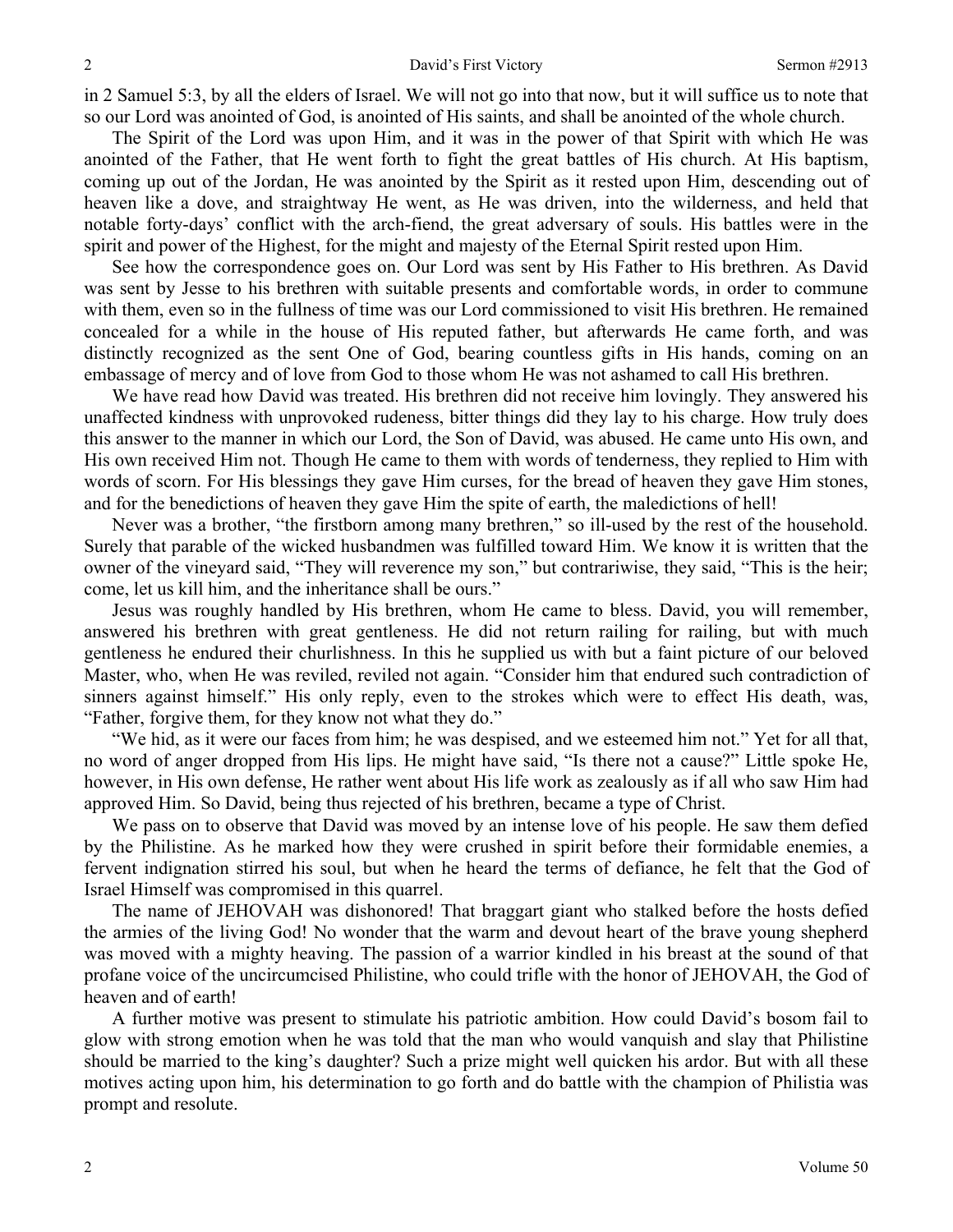Now in all this he plainly foreshadowed our Lord Jesus Christ. He loved His own, He was always ready to lay down His life for the sheep. But He loved his Father, "Wist ye not," He had said of old, "that I must be about my Father's business?" "The zeal of thine house hath eaten me up."

And then there was the joy that was set before Him that He should have the church for His spouse, that at the peril, not to say the price of His life, He should obtain her, that He should see of the travail of His soul in her, and should be satisfied. She was to be lifted up to His royalties, and to share His crown and throne. The New Jerusalem, the mother of us all, was to be unto Jesus the gift of God as His reward, and this inspired Him, so he went forth and entered upon the battle for our sakes.

Let us pause and bless His name that ever He should have loved the people, and that the saints should have been in His hands. Let us bless Him that the zeal of God's house did eat Him up—that He consecrated Himself so fully to the great enterprise. Above all, let us humbly and gratefully bless Him that He loved us and gave Himself for us.

As a part of His church whom He had betrothed unto Himself forever, we are partakers in all that He did. It was for us that He fought the fight, for us He won the victory, for us He has gone into glory. And He will come, by and by, to take us up to behold that glory, and be with Him where He is. While we see the type in David, let us take care not to forget to adore Jesus Himself, who is here mirrored forth to our minds in the achievement of our salvation.

I might, indeed, instance many further details in which David yet further became a type of our Lord. The whole narrative being full of minute particulars, supplies us copiously with points of analogy. But there is one thing I would have you specially observe.

Goliath is called, in the Hebrew, not "champion," as we read it in the English, but the *middleman,* the *mediator*. If you put the whole case fairly before your own minds, you will readily see the fitness of the word that is used.

There is the host of the Philistines on the one side, and there is the host of Israel on the other side. A valley lies between them. Goliath says, "I will represent Philistia. I stand as the middleman. Instead of all the rank and file coming forth personally to the fight, I appear as the representative of my nation the mediator. Choose you a mediator who will come and contend with me. Instead of the battle being between the individuals of whom the respective armies are composed, let two representative men decide in dread duel the question in debate."

Now, it is exactly upon that ground that the Lord Jesus Christ fought the battles of His people. We fell representatively in the first Adam, and our salvation now is by another representative—the second Adam. He is the Middleman, the "one Mediator between God and men." In His love to us, and His zeal for the glory of God, we may view Him as stepping forward into the midst of the arena which divides the camps of good and of evil, of God and of the devil, and there facing the defiant adversary, He stands to contend in our name and on our behalf, if we be indeed His people, that He may decide for us the quarrel which never could have been decided by us.

Personally, we should, beyond a doubt, have been put to the rout. But His one single arm is enough to win the victory for us, and forever to end the conflicts between heaven and hell.

Mark well our warrior chief as He goes forth to the fight. The son of Jesse rejected the weapons with which Saul sought to arm him—he put the helmet on his head, the mail about his body, and was about to gird the sword upon his loins, but he said, "I cannot go with these, for I have not proved them."

In like manner the Son of David renounced all earthly armor. They would have taken our Lord by force, and made Him a king, but He said, "My kingdom is not of this world." Swords enough would have leaped from their scabbards at His bidding. It was not alone Peter, whose too hasty sword smote the ear of Malchus, but there were many zealots who would have been all too glad to have followed the star of Jesus of Nazareth as in former days, and yet more frequently, in later days, the Jews followed impostors, who declared themselves to be commissioned by the Most High for their deliverance. But Jesus said, "Put up again thy sword into its place: for all they that take the sword shall perish with the sword."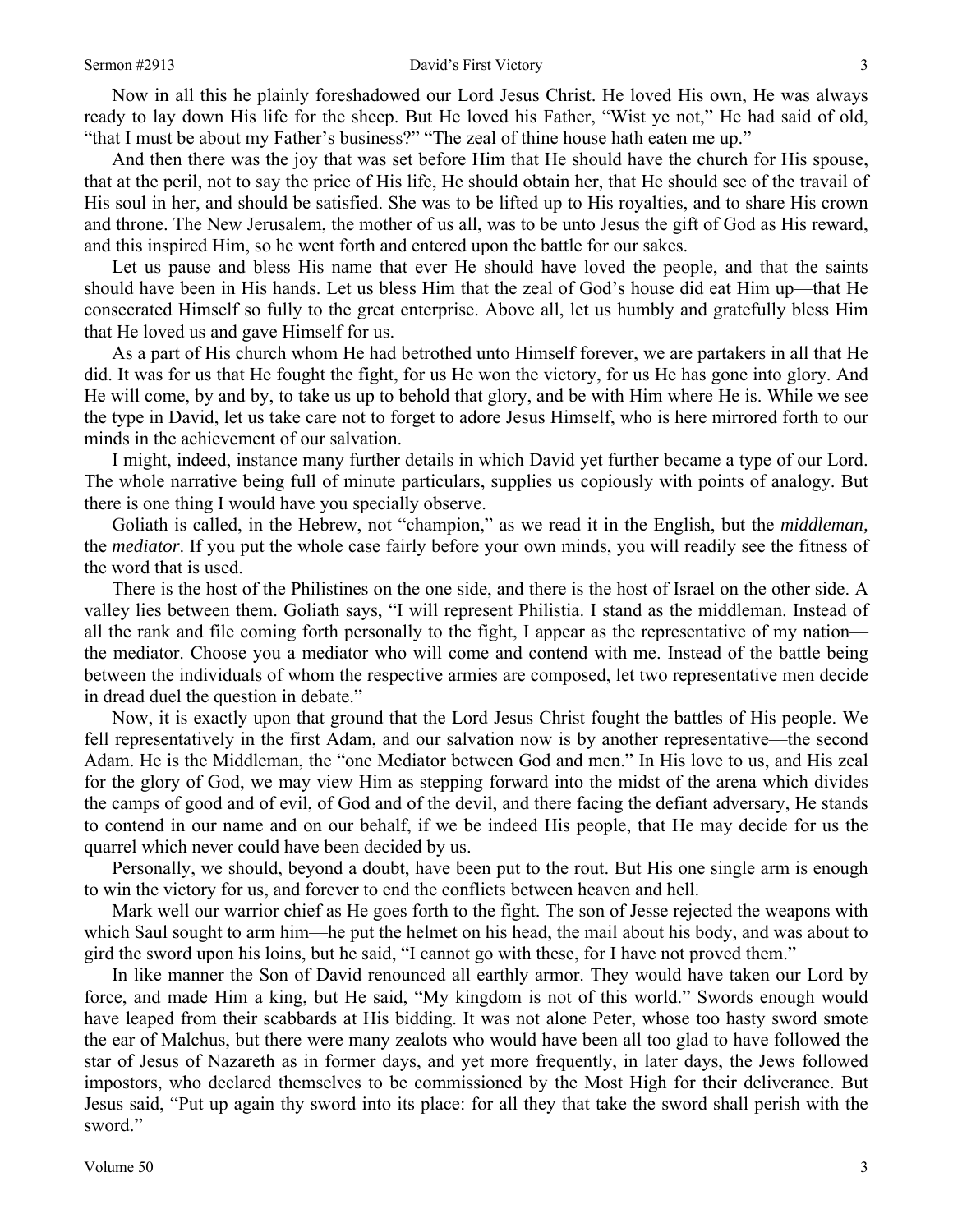One of the temptations of the desert was not only that He should have the kingdoms of the world, but that He should have them by the use of such means as Satan would suggest. He must fall down and worship Satan, He must use the carnal weapon, which would be tantamount to worshipping him. Jesus would not have it. To this day the great fight of Jesus Christ with the powers of darkness is not with sword and helmet, but with the smooth stones of the brook. The simple preaching of the Gospel, with the shepherd's crook of the great Head of the church held in our midst—this it is that lays low Goliath, and shall lay him low to the last day.

Vain is it for the church even to think that she shall win the victory by wealth, or by rank, or by civil authority. No government will assist her. To the power of God alone she must look. "Not by might, nor by power, but by my Spirit, saith the LORD of hosts." Happy will it be for the church when she learns that lesson. The preaching of the cross, which is "to them that perish foolishness," is, nevertheless, to us who believe Christ, "the power of God, and the wisdom of God."

See then, our glorious champion going forward to the fray with weapons of his own choosing, and those such as human wisdom despises, because they do not appear to be adapted to the work. With great strength and power, nevertheless, did he go forth, for he went in the name of God. "Thou comest to me," said David, "with a sword, and with a spear, and with a shield: but I come to thee in the name of the LORD of hosts." Such too, is the predominating influence which renders the Gospel omnipotent.

Christ is God's propitiation. God has "set him forth to be a propitiation for sin." Christ is appointed of God, anointed of God, sent of God. And the Gospel is God's message, attended with God's Spirit. If it be not, then it is weak as water—it must fail. But since the Lord has sent it, and He has promised to bless it, we may rest assured it will accomplish the ends for which it was ordained. "I come to thee in the name of the LORD of hosts!" These words might serve as a motto for all those who are sent of Christ, and represent Him in the dread battle for precious souls. This was Christ's watchword, when for our sakes, and on our behalf, He came to wrestle with sin, to bear the wrath of God, and to vanquish death and hell! He came in the name of God.

Mark you well that David did smite Goliath, and he smote him effectually—not in the loins, or on the hand, or on the foot—but in a vital point he delivered the stroke that laid him low. He smote him on the brow of his presumption, on the forehead of his pride. I suppose he had lifted up his visor to take a look at his contemptible adversary, when the stone sank in, which let out forever the boastful soul.

So, when our Lord stood forth to contend with sin, He projected His atoning sacrifice as a stone that has smitten sin and all its powers upon the forehead. Thus, glory be to God, sin is slain. It is not merely wounded, but it is *slain* by the power of Jesus Christ.

And remember that David cut off Goliath's head with his own sword. Augustine, in his comment on this passage, very well brings out the thought that the triumph of our Savior Jesus Christ is here set forth in the history of David. He, "through death, destroyed him that had the power of death, that is, the devil." "He death by dying slew"—cut off the giant's head with his own sword. The cross that was meant to be the death of the Savior was the death of sin. The crucifixion of Jesus, which was supposed to be the victory of Satan, was the consummation of His victory over Satan.

Lo, this day, I see in our conquering Hero's hand, the grizzly head of the monster sin, all dripping with gouts of gore. Look at it, you that once were under its tyranny. Look at the terrible lineaments of that hideous and gigantic tyrant. Your Lord has slain your foe. Your sins are dead, He has destroyed them. His own arm, single-handed and alone, has destroyed your gigantic enemy. "The sting of death is sin, and the strength of sin is the law; but thanks be to God, which gives us the victory through our Lord Jesus Christ." Blessed and magnified be His holy name.

And when David had thus achieved the death of Goliath, he was met by the maidens of Israel, who came forth and sang in responsive verse, accompanied with the music of their timbrels and joyous dancing, "Saul hath slain his thousands, and David his ten thousands." So he had his triumph. Meanwhile, the hosts of Israel, seeing that the Philistine giant was dead, took heart and dashed upon the adversary. The Philistines were frightened and they fled, and every Israelite that day became a victor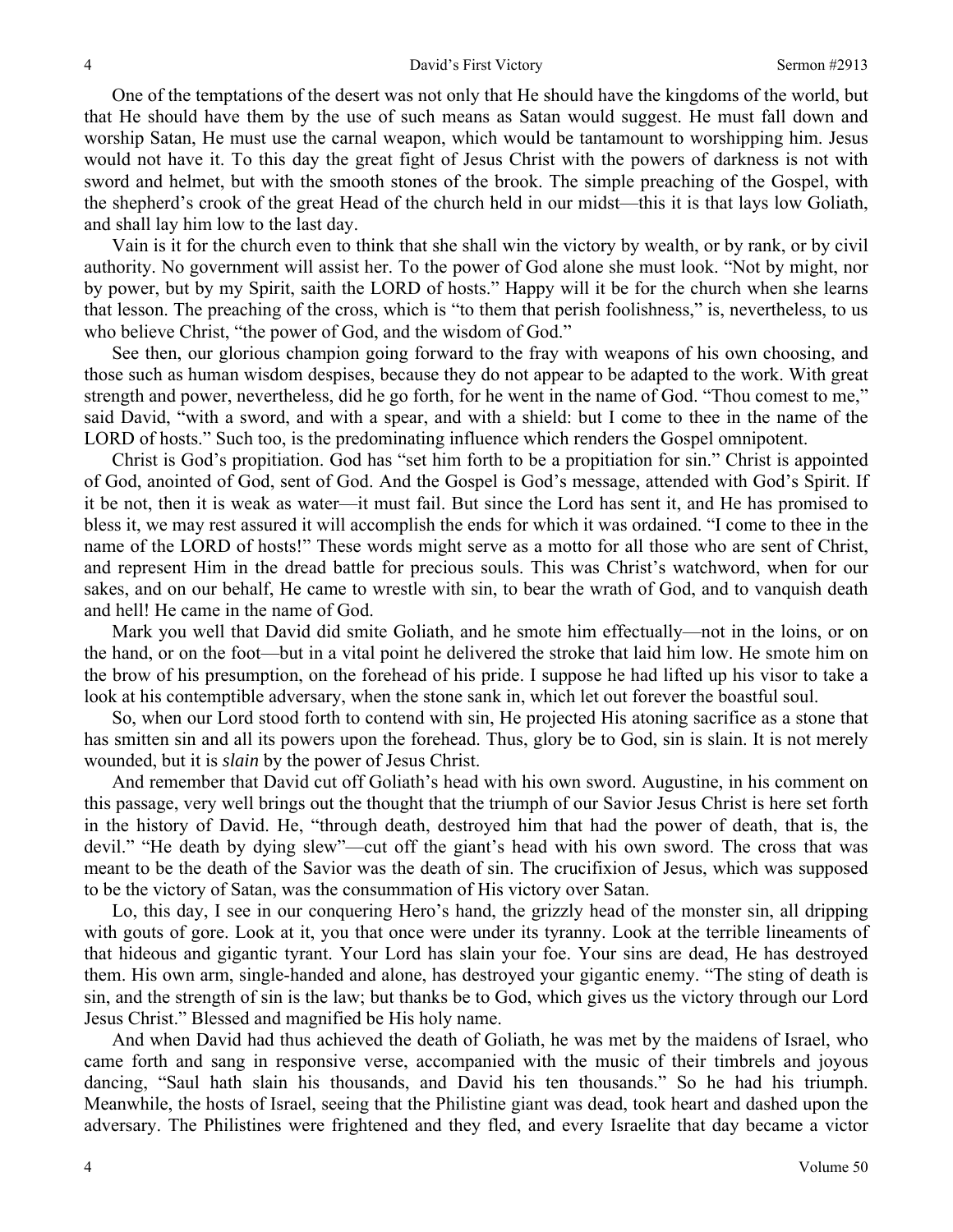So let us now bethink ourselves to be victors. Our Lord has won the victory. He is to His glory gone. The angels have met Him on the way. They have said, "Lift up your heads, O ye gates; even lift them up, ye everlasting doors; and the King of glory shall come in." And they that have been with Him have answered to the question, "Who is this King of glory?" They have said, "The LORD strong and mighty, the LORD mighty in battle. The LORD of hosts, He is the King of glory."

And this day, the feeblest believer triumphs in Christ. Though we should have been beaten, nor could we have hoped for victory—yet now, through Jesus Christ our Lord, we chase our enemies, we trample sin under our feet, and we go from strength to strength through His completed victory.

There is much room for you to think of here. Will you think this over for yourselves? It is better I should not do all the thinking for you. You will find the analogy capable of much amplification. I have given you only just as it were a sort of charcoal outline—a rough draft. Make a picture of it at your leisure, and it may prove a beneficial study and a profitable meditation.

**II.** With much brevity let us now revert to David as AN EXAMPLE FOR EVERY BELIEVER IN CHRIST.

Above all things, it behooves us, dear brethren and sisters, to consider that if we are ever to do anything for God and for His church we must be anointed with holy oil. Oh, how vain it would be for us to grow zealous with a sort of creature carnal fanaticism, and to attempt great things, in sheer presumption, which can only issue in utter failure! Unless the Spirit of God is upon us, we have no might from within and no means from without to rely upon.

Wait upon the Lord, beloved, and seek strength from Him alone. There cannot come out of you what has not been put into you. You must receive and then give out. Remember how the Lord Jesus describes it—"The water that I shall give him shall be in him a well of water springing up into everlasting life." And again, in another place, "He that believeth on me, as the Scripture hath said, out of his belly shall flow rivers of living water."

You cannot do David's work if you have not David's anointing. When you remember that your divine Master tarried for the heavenly anointing, you can hardly expect to do without it. Be not so foolish. Christ went not to His public ministrations till the Spirit of God rested upon Him. The apostles tarried at Jerusalem, and went not forth to preach till power were given to them from on high.

The point, the pre-requisite, the *sine qua non* with us, is to have that power. Oh, to preach in that power—to pray in that power—to look after wandering souls in that power! Your Sunday school work, your home missionary work, your every form of ministry for Christ, must be done in that power. Get ye to your knees. Get ye to the cross. Get ye to your Master's feet. Sit ye still in faith and hope, until He shall have given you the strength that shall qualify you to do the Master's work, in the Master's way, to the Master's praise.

David too, stands before us as an example of the fact that our opportunity will come, if our efficiency has been bestowed, without our being very particular to seek it. David fell into position. The place he was fitted to occupy, he was providentially called to fill as a great man in Israel. Little did he guess, when he went with the load of bread, and corn, and cheese, that he was, ere long, to be distinguished beyond all other men in Palestine. Yes it was so.

Beloved, do not be in a hurry to look out for your sphere. Be ready for your sphere, your sphere will come to you. I speak to many dear young brethren who are studying for the ministry. Be prepared for any work rather than be looking out for some particular work. God has His niche for you. You will drop on your feet, depend upon that. Be ready. Your business is to be ready. Have your tools well sharpened, and know how to handle them. The place will come to you, the best place for you, if you are not so much looking after that which meets your taste, as after that which proves you to be a vessel fit for the Master's use.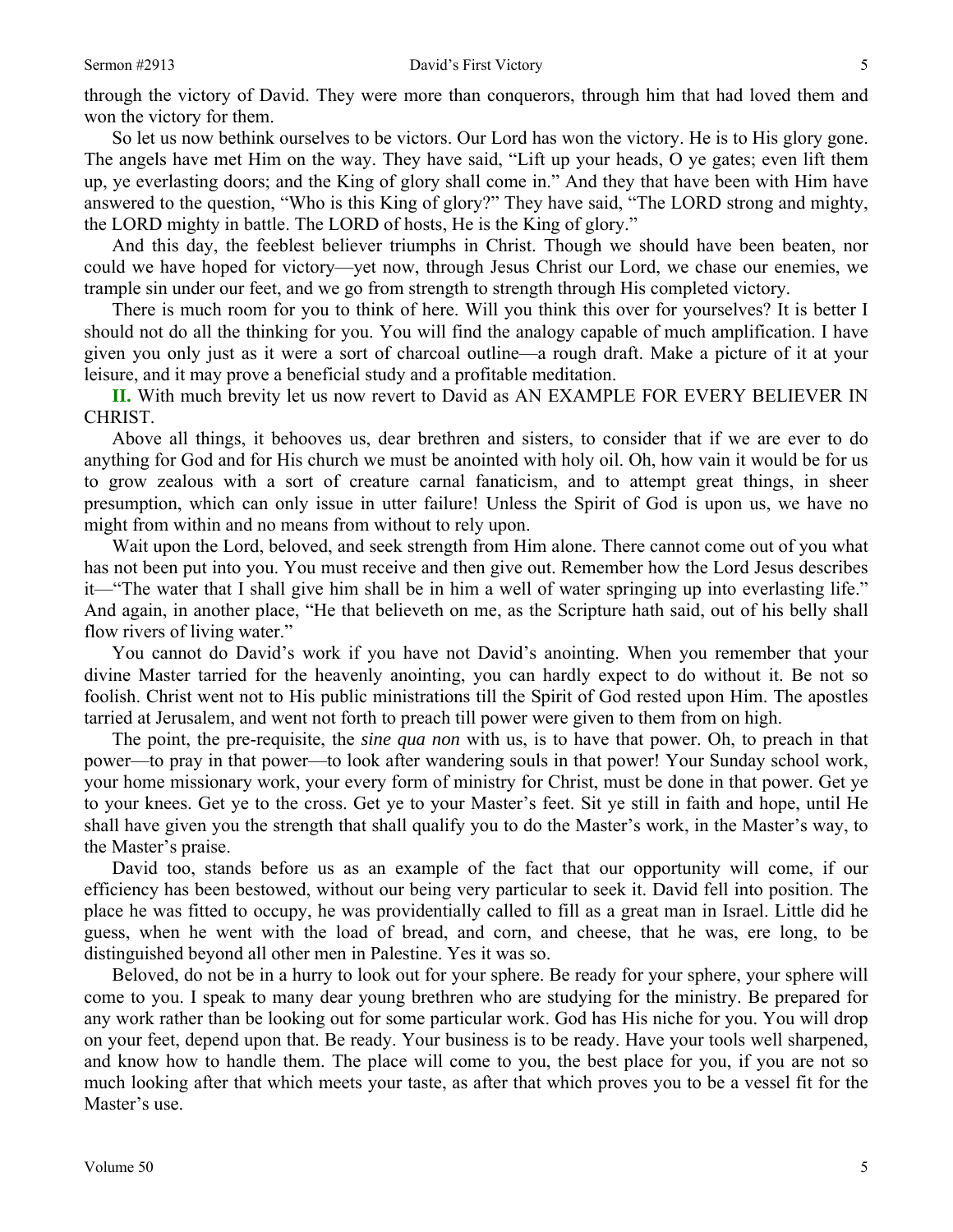David finds his occasion. He has received the Spirit first, which is the main thing, and then he has found the occasion which calls out his credentials.

I gather from David's example that when we feel a call to do something for God, and for His church, we need not wait until those whom we hold in respect coincide with us as to the propriety of entering upon the service. Had David said, "Well, I shall wait till Eliab, and Abinadab, and Shammah, my elder brothers, are all perfectly agreed that I am the man to fight Goliath," I suspect he would never have fought with Goliath at all. Great deference is due to the judgment of our seniors, but greater respect is due to the motions of the Spirit of God within our heart.

I would to God there were more regard shown for those inward monitions among Christians than there is known to be in these times. If you have a thought put into your heart, or a charge laid upon your conscience, obey it, man, act up to it, though no one else perceives it or encourages you. If God has shown you His counsel, at your peril hide the presage or shrink from the performance.

What! With the fear of God in our hearts, and a commission from God in our hands, shall we halt and hesitate and become the servants of men? I would rather die than have to come into this pulpit to ask your leave, or to get any man's consent, as to what I shall preach. God speaks, by His Spirit, what He has to say to me, and by the help of His good Spirit, I will deliver it to you as I hear it from Himself. May this tongue be silent before it becomes the servant of man.

David was of that mind. He felt he had something to do, and though he could listen to what other people had to say, yet they were no masters of his. He served the living God, and he went about the business entrusted to him undaunted by any judgment they might form of him. He that speaks for God should speak honestly. Let others criticize and sift the chaff from the wheat. He must expect that. But as for himself, let him give out that pure wheat as he believes it to be, and fear no man, lest he comes under the condemnation of the God of heaven.

Go, my brother, about your business, if God gives it to you to do. If I upbraid you, what of that? I am but a man. Or if all those, in whose good esteem you would gladly stand, turn upon you with hard suspicions and cutting censures—they are but men, and to God alone is your allegiance due. Go you about your Master's work, as David did, with dauntless nerve but modest demeanor.

He were an evil servant who, after once getting His Master's orders, should leave them unperformed, and excuse himself by saying, "I met one of my fellow servants, and he said he thought I might be too bold in my adventure, and therefore I had better not attempt it." To your own Master you will stand or fall. Take care that you stand well with Him.

Learn from David too, to return quiet answers to those who would roughly put you aside from your work. Generally it is better to return no answer at all. I think David spoke not so well by word as by deed. His conduct was more eloquent than his language. As he came back from the fight, holding up the giant's head, I could hope that Eliab saw him, and that Abinadab and Shammah came out to meet him. If they did, he might simply have held up the trophy, and allowed its ghastly visage to reply for him.

It is not, they would think, after all, because of his pride or the naughtiness of his heart, or from an idle curiosity to see the battle, that he has come. They would perceive that he had come to do God's work in his own way, that God had helped him to gain the victory, rout the foe, and relieve the fears of Israel, and that through the man whom they despised the Lord had made His own name glorious.

Learn again, from David's example, the prudence of keeping to tried weapons. I have often heard it spoken of as an unlikely thing that David should kill the giant with a stone. I think those who talk so miss the point. What missile could be handier or better suited for the occasion? If the fellow was tall, a sling would carry a stone high enough to reach him, and if he was strong, very strong, the sling would give such impetus to the stone that David could assail his adversary without getting within his reach. It was the best weapon he could have used.

Oriental shepherds, if those of olden time were like those of modern days, had practice enough to make them proficient in slinging stones. They spend many hours both alone and with their fellows over feats of the sling. It is generally their best weapon for the protection of their sheep in the vast solitudes. I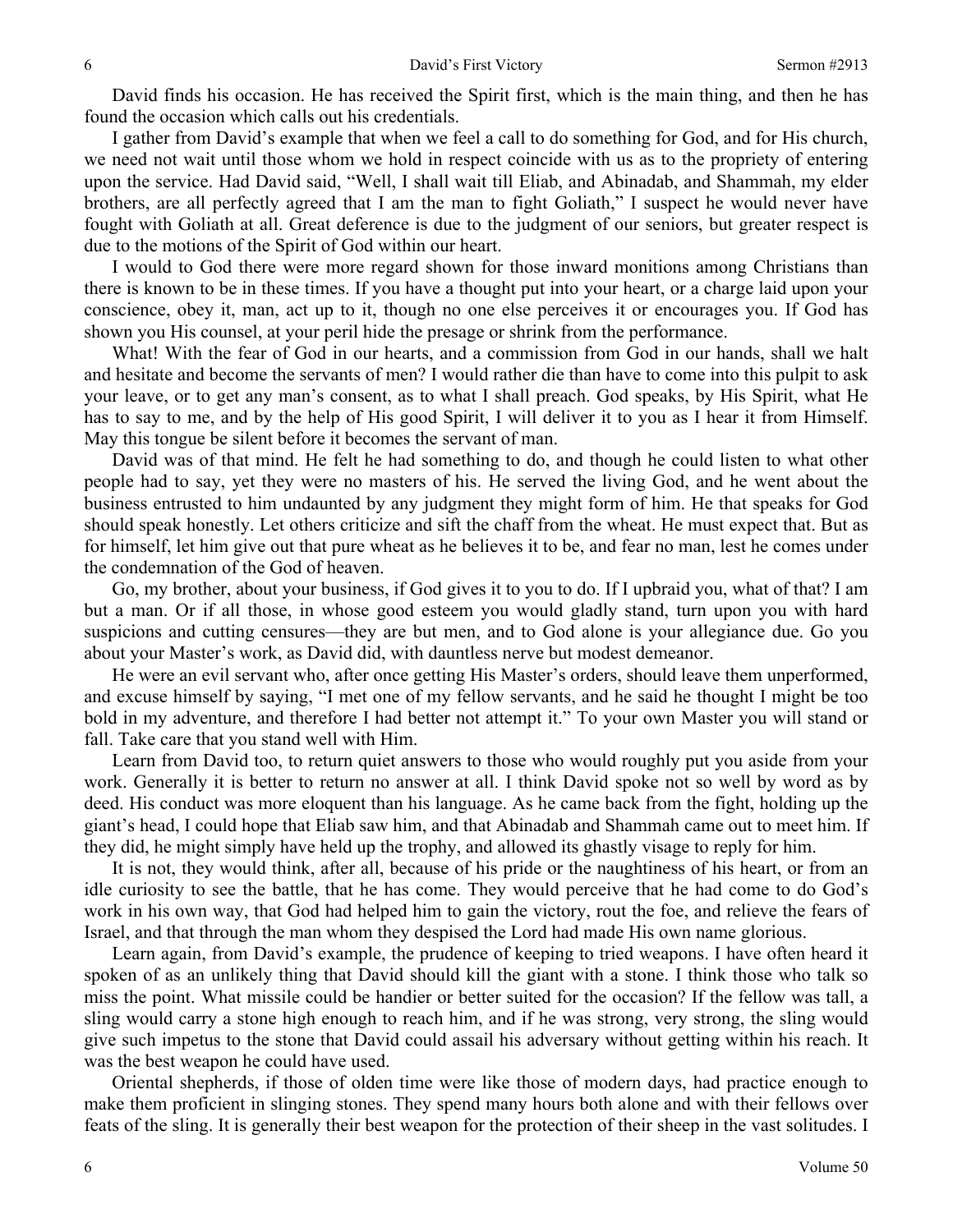do not doubt that David had learned to sling a stone to a hair's breadth, and not miss. As for the sword, he had never had one in his life, for there was neither sword nor spear found in the hand of any of the people that were with Saul and Jonathan, save that which was found with Saul and Jonathan his son.

We are told as much as that in the thirteenth chapter. The Philistines had so completely disarmed the whole populace that they had not got any such weapons. With the use of them, therefore, David could not have been familiar. And as to the coat of mail—a cumbersome, uneasy, comfortless equipment—the wonder to me is how the knights of old did anything at all in such accoutrements. No marvel that David put the thing off. He felt most at ease in his own shepherd's garb.

Of course we are not going to infer that unsuitable instruments are desirable. We teach nothing so romantic or absurd. It well becomes us to use the most suitable tools we can find. As for those stones out of the brook, David did not pick them up at hazard, he carefully chose them, selecting smooth stones that would exactly fit in his sling—the kind of stone he thought best fitted for his purpose. Nor did he trust in his sling. He tells us he trusted in God, but he went to work with his sling as if he felt the responsibility to be his own. To miss the mark would prove his own clumsiness, to compass his aim would be of God's enabling.

Such, my brethren, is the true philosophy of a Christian's life. You are to do good works as zealously as if you were to be saved by your good works, and you are to trust in the merits of Christ as though you had done nothing at all. So, too, in the service of God, though you are to work for God as if the fulfillment of your mission rested with yourselves, you must clearly understand, and steadfastly believe that, after all, the whole matter, from first to last, rests with God. Without Him, all you have ever planned or performed is unavailing.

That was sound philosophy of Mahomet's when the man said, "I have turned my camel loose, and trusted in providence." "No," answered he, "tie your camel up and then trust in providence." Do the best you can and trust in God. God never meant that faith in Him should be synonymous with sloth.

Why, for the matter of that, if it is all God's work, and that is to be the only consideration, there is no need for David to have a sling. Nay, there is not any need for David at all. He may go back, lie on his back in the middle of the field, and say, "God will do His work, He does not want me."

That is how fatalists would talk, but not how believers in God would act. They say, "God wills it, therefore I am going to do it"—not, "God does it, and therefore there is nothing for me to do." Nay, "Because God works by me, therefore I will work by His good hand upon me. He is putting strength into His feeble servant, and making use of me as His instrument, good for nothing though I am apart from Him. Now will I run to the battle with alacrity, and I will use my sling with the best skill I have, taking quiet, calm, deliberate aim at that monster's brow, since I believe that God will guide the stone and accomplish His own end."

When you are bent on serving God give Him your best, keep not back aught of nerve or muscle, aught of skill or sagacity, you can dedicate to the enterprise. Say not, "Anything will do, God can bless my lack as well as my competency." Doubtless He can, but undoubtedly He will not. Be careful to do your best.

David in his old age and his riper experience would not offer to God that which cost him nothing. Do not attempt to render unto God slovenly service, and flatter yourselves that he will bless it. He can bless it, but that is not the way in which He usually deigns to work. Though He often takes rough tools, He fashions them and polishes them for His use. He can convert rude men into able ministers of the New Testament. Think not, however, that His grace will excuse your presumption. But go with the instruments you have proved.

When any of you working men attempt to preach the Gospel of Jesus Christ, do not try the fine arguments that are often used to combat infidels. You will never manage them. They will be sure to embarrass you. Tell your neighbors and comrades what you have felt and handled of the Word of Life. Declare to them those things that are written in the Scriptures. These texts are the smooth stones that will suit your sling. Keep to these things.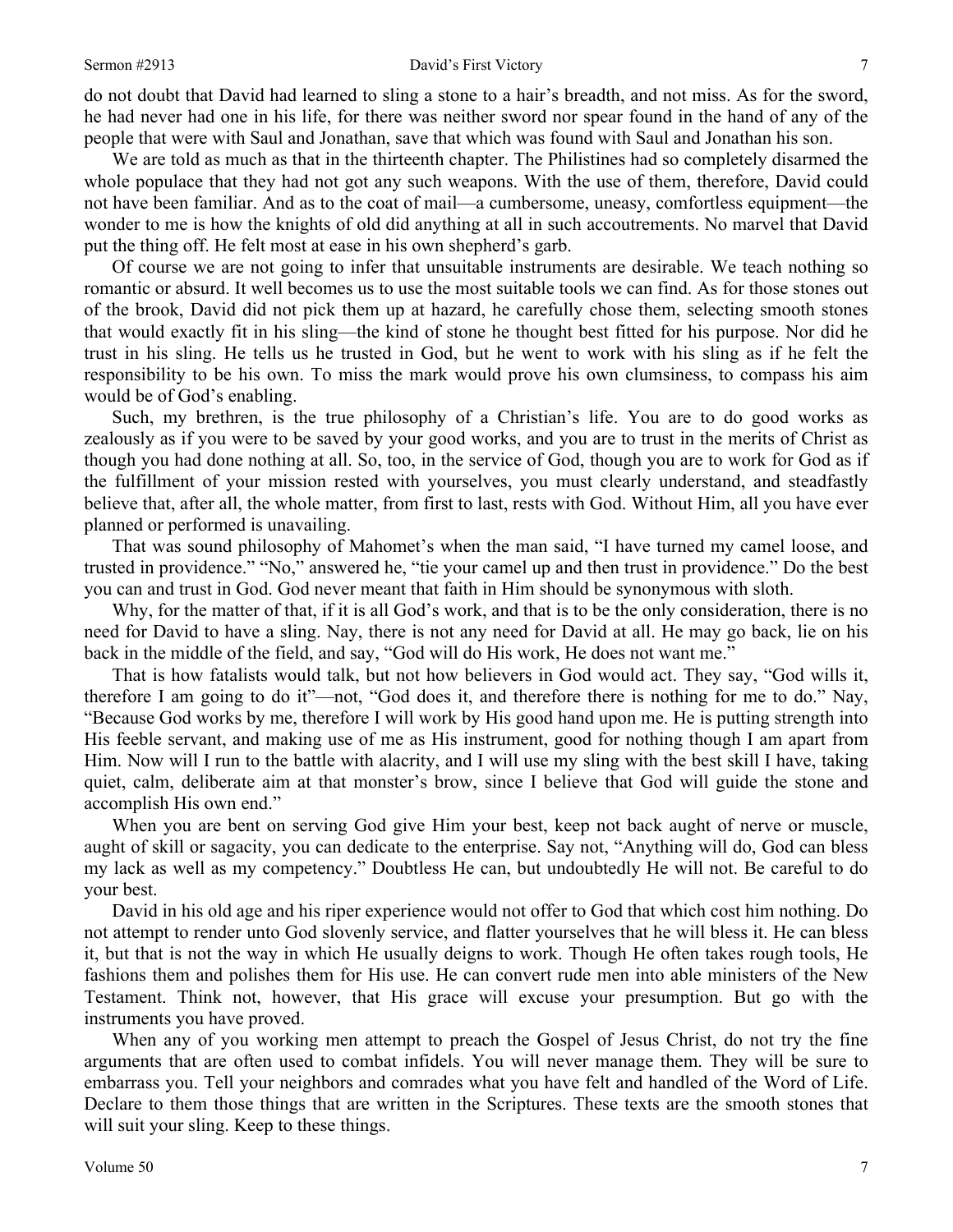Why, they tell us nowadays, that we ought to take up those arguments which are invented by modern philosophers, examine them, study them, and come forward on the Sabbath day and at other times to answer them, that we should use historical research and logical acumen to rebut infidel calumnies. Ah! Saul's armor does not fit us. They that like it may wear it, but after all, to preach Christ and Him crucified—to tell out the old, old story of eternal love and of the blood which sealed it, the manner of redemption, the truth of God's unchangeable grace—this is to use those stones and that sling which will surely find the forehead of the foe.

Next, observe that, from the work which David began, he ceased not till he had finished it. He had laid the giant prone upon the soil, but he was not satisfied till he had cut off his head. I wish that some who work for Christ would be as thorough as this young volunteer was. Have you taught a child the way of salvation? Do not leave off till that child is enrolled in the fellowship of believers. Have you faithfully preached the Gospel to any congregation of people? Continue to instruct, counsel, and encourage them, until you see them established in the faith.

Or if you have refuted a heresy, or denounced a vice, follow up the assault until the evil is exterminated. Not only kill the giant, but have his head off! Never do the work of the Lord imperfectly. Never spare in pity, any device of the devil. Bad habits and besetting sins should be leveled with a decisive blow. But let not that be enough. Give them no chance of recovering their strength. With humble penitence and earnest resolution, in reliance on God and detestation of the foe, see to it that the head shall be taken from the sin as well as the stone sunk in its forehead.

In so doing you may look for help you had not reckoned on. You have no sword with you, you have not wanted to cumber yourself with one, even as David had no need to carry a sword in his hand, for Goliath was carrying a sword with him, which might well serve for his own execution. Whenever you serve God, you strive against error, and remember that every error carries the sword with which it will be slain. In maintaining the cause of truth, we need not be surprised if the fight is long; but we may always count on the pride of the adversary turning to his own hurt. The conflict will be shortened by himself.

When the invaders, most of all, relied on the alliances they had formed, it often happened that Israel won the day through the Moabites and the Assyrians falling out among themselves. Very frequently it has been God's plan to let His adversaries turn upon each other and end the fight to His servants' comfort. Behold the giant's head taken off with his own sword. Let it be before your eyes for a sign. It matters not, brethren, though we should be in the minority on certain eminent matters, as we undoubtedly are.

The question for you is, are you right? Are you right? The right is sure to win! Have you the truth on your side? Have you the Bible on your side? Have you Christ on your side? Well, you may belong to a despised community, you may be associated with a very few and a very poor people. Flinch not—let not your heart quail. Had you no strength with which to overcome the adversary, excepting that which is promised by God, you have quite enough.

But there lies in ambush, in the camp of your adversary, an assistance and an aid to truth that you have not perhaps thought of. The old dragon stings himself to death. As vice consumes the vitals of the man who indulges in it, so does error, in the long run, become its own destroyer. Full often truth shines out the more brightly from the very fact that an error has beclouded the world with its dense shadows.

Go on, then! Strive with coolness and courage! Be not daunted by the comely face, the princely figure, or the battle array of your antagonist! Let not his vaunting words deter you. Call on the name of JEHOVAH, the Lord of hosts, and use, even in God's battles, those weapons which you have tested and proved. But take care to go through with God's work, do it thoroughly, looking unto Jesus, the Author and Finisher of your faith, so beloved, you may expect to go from strength to strength, and bring glory to God.

I would we were all on the Lord's side, that we were all the soldiers of Christ. Do any here confess that they are not? Are there any of you, who feel sin lying heavily upon you, and yet you fain would be